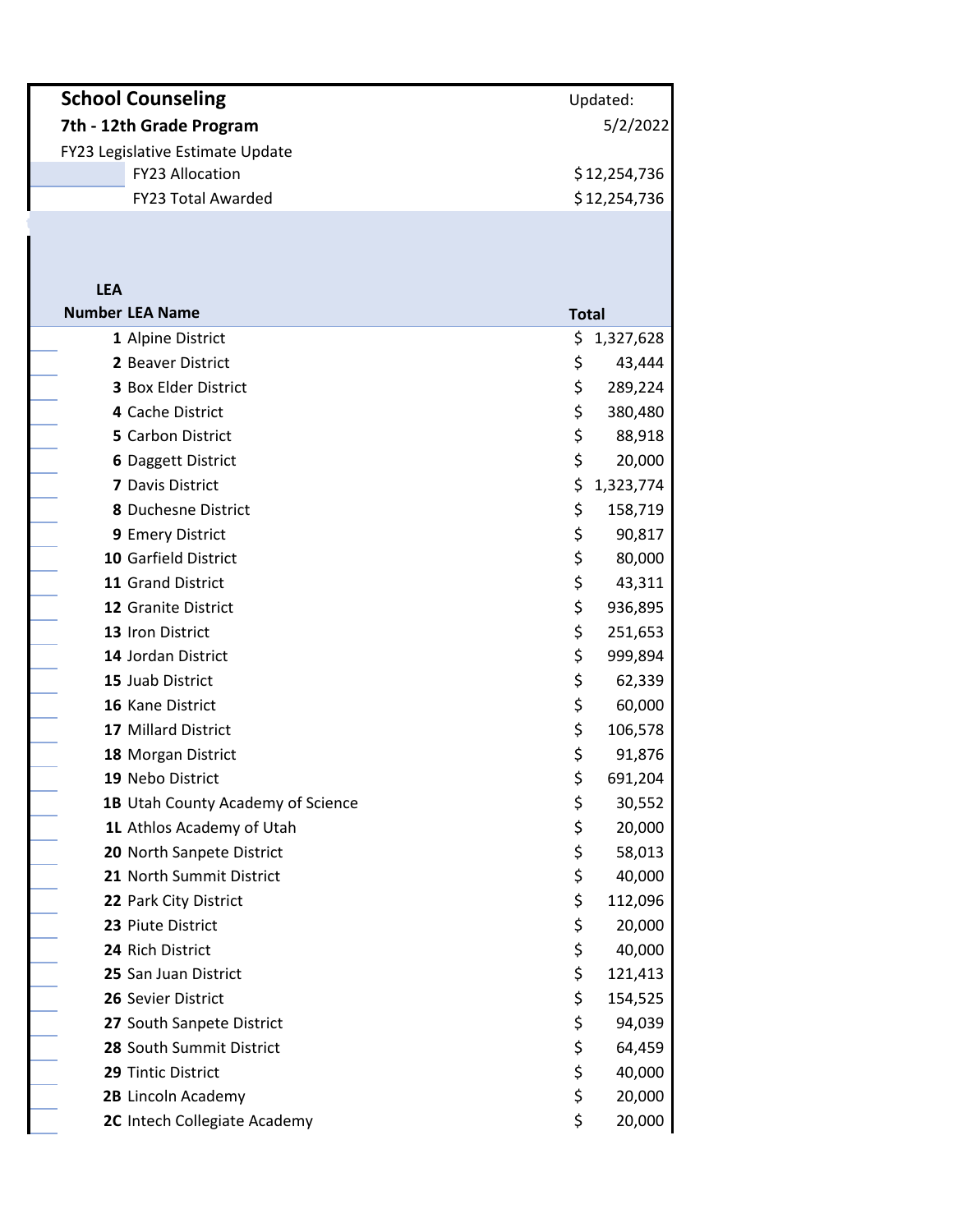| <b>LEA</b> |                                                                                           |                    |                    |
|------------|-------------------------------------------------------------------------------------------|--------------------|--------------------|
|            | <b>Number LEA Name</b>                                                                    | <b>Total</b><br>\$ |                    |
|            | 2G Vista at Entrada School of Performing Arts and Technology<br><b>30 Tooele District</b> | \$                 | 20,000             |
|            | <b>31 Uintah District</b>                                                                 | \$                 | 378,891            |
|            | <b>32 Wasatch District</b>                                                                | \$                 | 146,224<br>111,963 |
|            | 33 Washington District                                                                    | \$                 | 762,154            |
|            | 34 Wayne District                                                                         | \$                 | 40,000             |
|            | 35 Weber District                                                                         | \$                 | 628,953            |
|            | 36 Salt Lake District                                                                     | \$                 | 342,690            |
|            | 37 Ogden City District                                                                    | \$                 | 239,775            |
|            | 38 Provo District                                                                         | \$                 | 226,045            |
|            | 39 Logan City District                                                                    | \$                 | 92,979             |
|            | <b>40 Murray District</b>                                                                 | \$                 | 123,883            |
|            | 42 Canyons District                                                                       | \$                 | 548,733            |
|            | 4D Syracuse Arts Academy                                                                  | \$                 | 22,119             |
|            | <b>4F</b> Salt Lake Center for Science Education                                          | \$                 | 20,000             |
|            | <b>5D</b> George Washington Academy                                                       | \$                 | 20,000             |
|            | 5J Mountain West Montessori Academy                                                       | \$                 | 20,000             |
|            | <b>6F</b> Early Light Academy at Daybreak                                                 | \$                 | 20,000             |
|            | 7D Salt Lake School for the Performing Arts                                               | \$                 | 20,000             |
|            | 7G Summit Academy High School                                                             | \$                 | 25,828             |
|            | 81 Walden School of Liberal Arts                                                          | \$                 | 20,000             |
|            | 83 Academy for Math Engineering & Science                                                 | \$                 | 23,179             |
|            | 87 City Academy                                                                           | \$                 | 20,000             |
|            | 8B American Leadership Academy                                                            | \$                 | 38,145             |
|            | 8D Open Classroom                                                                         | \$                 | 20,000             |
|            | <b>8E</b> Merit College Preparatory Academy                                               | \$                 | 22,914             |
|            | <b>8F Hawthorn Academy</b>                                                                | \$                 | 20,000             |
|            | 81 Winter Sports School                                                                   | \$                 | 20,000             |
|            | 8L Real Salt Lake Academy High School                                                     | \$                 | 20,486             |
|            | 90 Utah Arts Academy                                                                      | \$                 | 20,000             |
|            | 94 Thomas Edison                                                                          | \$                 | 40,000             |
|            | 98 Fast Forward High                                                                      | \$                 | 20,000             |
|            | A1 No. UT. Acad. for Math Engineering & Science                                           | \$                 | 54,746             |
|            | A3 Davinci Academy                                                                        | \$                 | 27,859             |
|            | A4 Summit Academy                                                                         | \$                 | 40,000             |
|            | A5 Itineris Early College High                                                            | \$                 | 20,000             |
|            | A6 North Davis Preparatory Academy                                                        | \$                 | 20,000             |
|            | A8 East Hollywood High                                                                    | \$                 | 20,000             |
|            | A9 Success Academy                                                                        | \$                 | 20,000             |

ī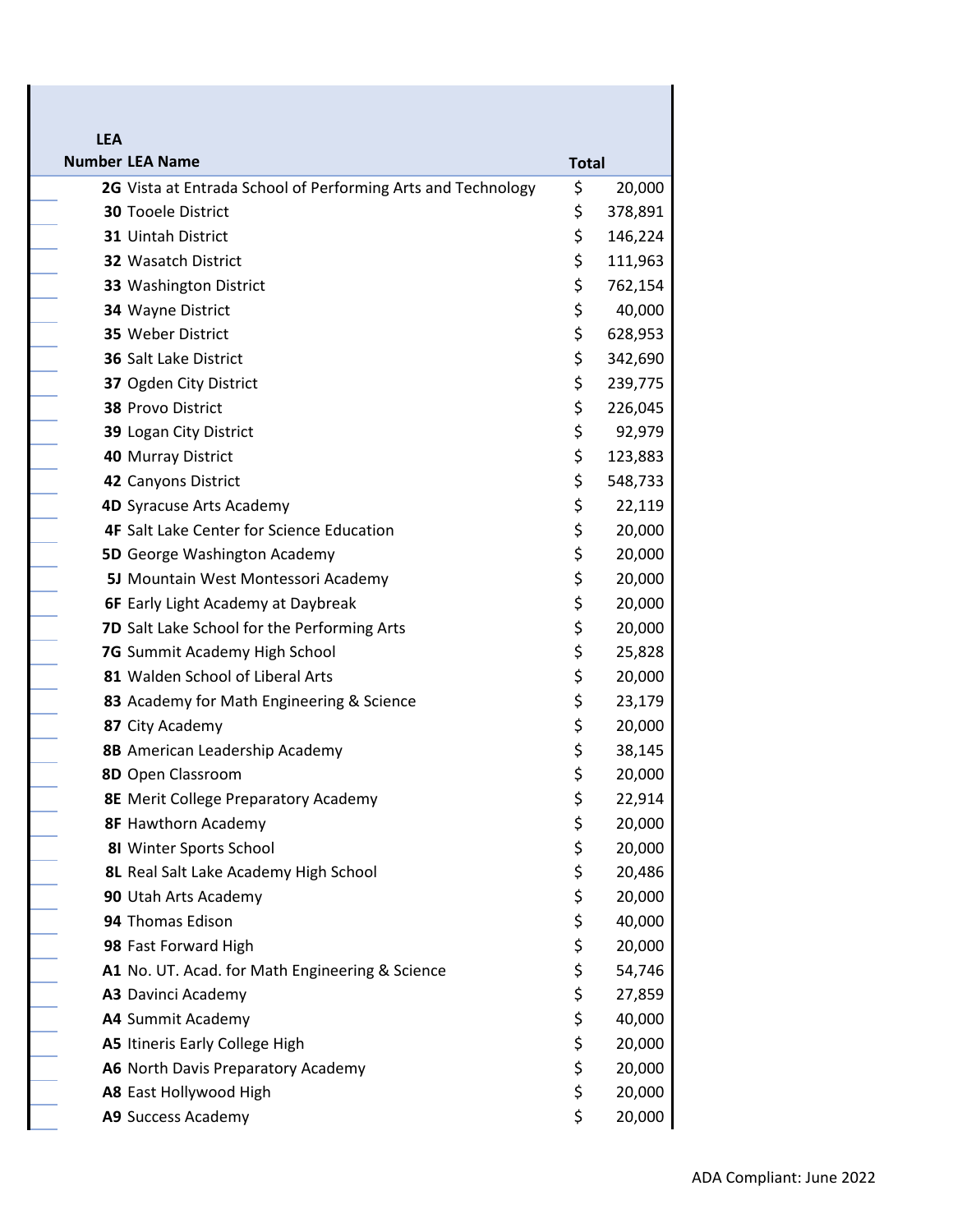|                   | Total students served in approved programs 298685<br>Total Students over 400 126271 | FY23 Final Allocation 12254736<br>FY23 Total Awarded 12254736 | 6680000                                                                | <b>Base Total Formula Total</b><br>\$5,574,736 |                                                        |                   | <b>Base Allocation</b><br>\$20,000      |                                   |
|-------------------|-------------------------------------------------------------------------------------|---------------------------------------------------------------|------------------------------------------------------------------------|------------------------------------------------|--------------------------------------------------------|-------------------|-----------------------------------------|-----------------------------------|
| <b>LEA Number</b> | School<br><b>LEA Name</b><br>Number                                                 | <b>School Name</b>                                            | October 1,<br>2021<br><b>Enrollment</b><br>Grades 7-12<br><b>Total</b> | <b>Enrollment</b><br>over 400                  | <b>Enrollment</b><br>between 400 Base WPU<br>and 1,200 | <b>Allocation</b> | <b>Formula WPU</b><br><b>Allocation</b> | <b>Total</b><br><b>Allocation</b> |
| $\mathbf{1}$      | 704 Alpine District                                                                 | American Fork High                                            | 2475                                                                   | 2075                                           | 800                                                    | 20000             | \$35,319.18                             | \$55,334                          |
| 1                 | 404 Alpine District                                                                 | American Fork Jr High                                         | 1972                                                                   | 1572                                           | 800                                                    | 20000             | \$35,319.18                             | \$55,319                          |
| 1                 | 405 Alpine District                                                                 | Canyon View Jr High                                           | 1193                                                                   | 793                                            | 793                                                    | 20000             | \$35,010.14                             | \$55,010                          |
| 1                 | 417 Alpine District                                                                 | Frontier Middle School                                        | 1582                                                                   | 1182                                           | 800                                                    | 20000             | \$35,319.18                             | \$55,319                          |
| 1                 | 406 Alpine District                                                                 | Lakeridge Jr High                                             | 1347                                                                   | 947                                            | 800                                                    | 20000             | \$35,319.18                             | \$55,319                          |
| $\mathbf{1}$      | 708 Alpine District                                                                 | Lehi High                                                     | 1862                                                                   | 1462                                           | 800                                                    | 20000             | \$35,319.18                             | \$55,319                          |
| 1                 | 408 Alpine District                                                                 | Lehi Jr High                                                  | 1003                                                                   | 603                                            | 603                                                    | 20000             | \$26,621.84                             | \$46,622                          |
| 1                 | 709 Alpine District                                                                 | Lone Peak High                                                | 2533                                                                   | 2133                                           | 800                                                    | 20000             | \$35,319.18                             | \$55,319                          |
| 1                 | 410 Alpine District                                                                 | Mountain Ridge Jr High                                        | 1137                                                                   | 737                                            | 737                                                    | 20000             | \$32,537.80                             | \$52,538                          |
| 1                 | 711 Alpine District                                                                 | Mountain View High                                            | 1473                                                                   | 1073                                           | 800                                                    | 20000             | \$35,319.18                             | \$55,319                          |
| 1                 | 412 Alpine District                                                                 | Oak Canyon Jr High                                            | 1394                                                                   | 994                                            | 800                                                    | 20000             | \$35,319.18                             | \$55,319                          |
| $\mathbf{1}$      | 712 Alpine District                                                                 | Orem High                                                     | 1317                                                                   | 917                                            | 800                                                    | 20000             | \$35,319.18                             | \$55,319                          |
| 1                 | 414 Alpine District                                                                 | Orem Jr High                                                  | 1013                                                                   | 613                                            | 613                                                    | 20000             | \$27,063.33                             | \$47,063                          |
| 1                 | 716 Alpine District                                                                 | Pleasant Grove High                                           | 2216                                                                   | 1816                                           | 800                                                    | 20000             | \$35,319.18                             | \$55,319                          |
| 1                 | 435 Alpine District                                                                 | Viewpoint Middle                                              | 1711                                                                   | 1311                                           | 800                                                    | 20000             | \$35,319.18                             | \$55,319                          |
| 1                 | 416 Alpine District                                                                 | Pleasant Grove Jr High                                        | 1321                                                                   | 921                                            | 800                                                    | 20000             | \$35,319.18                             | \$55,319                          |
| $\mathbf{1}$      | 782 Alpine District                                                                 | Polaris High School                                           | 211                                                                    | 0                                              | 0                                                      | 20000             | \$0.00                                  | \$20,000                          |
| 1                 | 785 Alpine District                                                                 | Skyridge High School                                          | 2441                                                                   | 2041                                           | 800                                                    | 20000             | \$35,319.18                             | \$55,319                          |
| 1                 | 420 Alpine District                                                                 | Timberline Middle                                             | 1433                                                                   | 1033                                           | 800                                                    | 20000             | \$35,319.18                             | \$55,319                          |
| 1                 | 718 Alpine District                                                                 | Timpanogos High                                               | 1388                                                                   | 988                                            | 800                                                    | 20000             | \$35,319.18                             | \$55,319                          |
| 1                 | 490 Alpine District                                                                 | Vista Heights Middle                                          | 1472                                                                   | 1072                                           | 800                                                    | 20000             | \$35,319.18                             | \$55,319                          |
| 1                 | 721 Alpine District                                                                 | Cedar Valley High                                             | 2683                                                                   | 2283                                           | 800                                                    | 20000             | \$35,319.18                             | \$55,319                          |
| 1                 | 450 Alpine District                                                                 | Lake Mountain Middle                                          | 1361                                                                   | 961                                            | 800                                                    | 20000             | \$35,319.18                             | \$55,319                          |
| 1                 | 789 Alpine District                                                                 | Westlake High                                                 | 2534                                                                   | 2134                                           | 800                                                    | 20000             | \$35,319.18                             | \$55,319                          |
| 1                 | 425 Alpine District                                                                 | Willowcreek Middle                                            | 1665                                                                   | 1265                                           | 800                                                    | 20000             | \$35,319.18                             | \$55,319                          |
| $\overline{2}$    | 704 Beaver District                                                                 | Beaver High                                                   | 478                                                                    | 78                                             | 78                                                     | 20000             | \$3,443.62                              | \$23,444                          |
| $\overline{2}$    | 708 Beaver District                                                                 | Milford High                                                  | 216                                                                    | 0                                              | 0                                                      | 20000             | \$0.00                                  | \$20,000                          |
| 3                 | 704 Box Elder District                                                              | Bear River High                                               | 1127                                                                   | 727                                            | 727                                                    | 20000             | \$32,096.31                             | \$52,096                          |
| 3                 | 404 Box Elder District                                                              | Bear River Middle                                             | 894                                                                    | 494                                            | 494                                                    | 20000             | \$21,809.60                             | \$41,810                          |
| 3                 | 708 Box Elder District                                                              | Box Elder High                                                | 1516                                                                   | 1116                                           | 800                                                    | 20000             | \$35,319.18                             | \$55,319                          |
| 3                 | 408 Box Elder District                                                              | Box Elder Middle                                              | 1129                                                                   | 729                                            | 729                                                    | 20000             | \$32,184.61                             | \$52,185                          |
| 3                 | 778 Box Elder District                                                              | Sunrise High School                                           | 178                                                                    | 0                                              | 0                                                      | 20000             | \$0.00                                  | \$20,000                          |
| 3                 | 304 Box Elder District                                                              | Harris Intermediate                                           | 416                                                                    | 16                                             | 16                                                     | 20000             | \$706.38                                | \$20,706                          |
| 3                 | 712 Box Elder District                                                              | Park Valley Secondary                                         | 8                                                                      | 0                                              | 0                                                      | 20000             | \$0.00                                  | \$20,000                          |
| 3                 | 308 Box Elder District                                                              | Young Intermediate                                            | 561                                                                    | 161                                            | 161                                                    | 20000             | \$7,107.99                              | \$27,108                          |
| 4                 | 710 Cache District                                                                  | Cache High                                                    | 138                                                                    | 0                                              | 0                                                      | 20000             | \$0.00                                  | \$20,000                          |
| 4                 | 703 Cache District                                                                  | Green Canyon High School                                      | 1672                                                                   | 1272                                           | 800                                                    | 20000             | \$35,319.18                             | \$55,319                          |
| 4                 | 702 Cache District                                                                  | Mountain Crest High                                           | 1518                                                                   | 1118                                           | 800                                                    | 20000             | \$35,319.18                             | \$55,319                          |
| 4                 | 406 Cache District                                                                  | North Cache Middle School                                     | 1096                                                                   | 696                                            | 696                                                    | 20000             | \$30,727.69                             | \$50,728                          |
| 4                 | 705 Cache District                                                                  | Ridgeline High School                                         | 1759                                                                   | 1359                                           | 800                                                    | 20000             | \$35,319.18                             | \$55,319                          |
| 4                 | 706 Cache District                                                                  | Sky View High                                                 | 1555                                                                   | 1155                                           | 800                                                    | 20000             | \$35,319.18                             | \$55,319                          |
| 4                 | 410 Cache District                                                                  | South Cache Middle School                                     | 1049                                                                   | 649                                            | 649                                                    | 20000             | \$28,652.69                             | \$48,653                          |
|                   |                                                                                     |                                                               |                                                                        |                                                | 449                                                    | 20000             |                                         |                                   |
| 4                 |                                                                                     |                                                               |                                                                        |                                                |                                                        |                   |                                         |                                   |
| 5                 | 330 Cache District                                                                  | Spring Creek Middle School                                    | 849                                                                    | 449                                            |                                                        |                   | \$19,822.89                             | \$39,823                          |
| 5                 | 704 Carbon District<br>408 Carbon District                                          | Carbon High<br>Helper Middle                                  | 1043<br>132                                                            | 643<br>0                                       | 643<br>0                                               | 20000<br>20000    | \$28,387.79<br>\$0.00                   | \$48,388<br>\$20,000              |

| 6 | 704 Daggett District | Manila High           | 95   | 0    | 0   | 20000 | \$0.00      | \$20,000 |
|---|----------------------|-----------------------|------|------|-----|-------|-------------|----------|
|   | 704 Davis District   | <b>Bountiful High</b> | 1404 | 1004 | 800 | 20000 | \$35,319.18 | \$55,319 |
|   | 404 Davis District   | Bountiful Jr High     | 655  | 255  | 255 | 20000 | \$11,257.99 | \$31,258 |
|   | 426 Davis District   | Centennial Jr High    | 1009 | 609  | 609 | 20000 | \$26,886.73 | \$46,887 |
|   | 406 Davis District   | Centerville Jr High   | 951  | 551  | 551 | 20000 | \$24,326.09 | \$44,326 |
|   | 408 Davis District   | Central Davis Jr High | 987  | 587  | 587 | 20000 | \$25,915.45 | \$45,915 |
|   | 706 Davis District   | Clearfield High       | 2008 | 1608 | 800 | 20000 | \$35,319.18 | \$55,319 |
|   | 708 Davis District   | Davis High            | 2114 | 1714 | 800 | 20000 | \$35,319.18 | \$55,319 |
|   | 402 Davis District   | Fairfield Jr High     | 1026 | 626  | 626 | 20000 | \$27,637.26 | \$47,637 |
|   | 709 Davis District   | Farmington High       | 2035 | 1635 | 800 | 20000 | \$35,319.18 | \$55,319 |
|   | 409 Davis District   | Farmington Jr High    | 1292 | 892  | 800 | 20000 | \$35,319.18 | \$55,319 |
|   | 410 Davis District   | Kaysville Jr High     | 994  | 594  | 594 | 20000 | \$26,224.49 | \$46,224 |
|   | 710 Davis District   | Layton High           | 2176 | 1776 | 800 | 20000 | \$35,319.18 | \$55,319 |
|   | 424 Davis District   | Legacy Jr High        | 1120 | 720  | 720 | 20000 | \$31,787.27 | \$51,787 |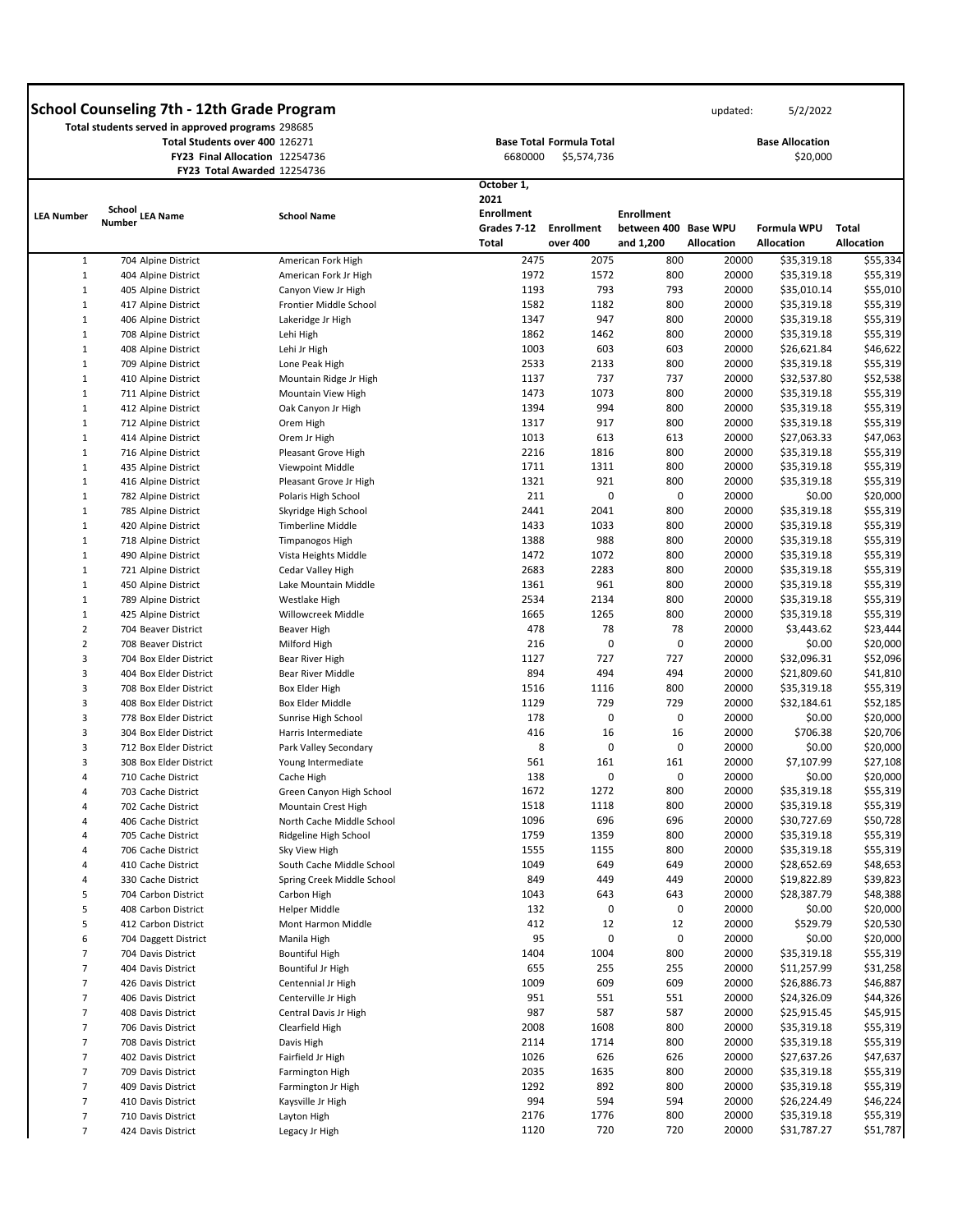**Total students served in approved programs** 298685 **Total Students over 400** 126271 **FY23 Final Allocation** 12254736

**FY23 Total Awarded** 12254736

 **Base Total Formula Total**  6680000 \$5,574,736 updated: 5/2/2022

**Base Allocation**  \$20,000

|                   |                                  | <b>FILD TULAI AWAIUEU 12204/50</b> | October 1,        |                   |                      |                   |                   |                   |
|-------------------|----------------------------------|------------------------------------|-------------------|-------------------|----------------------|-------------------|-------------------|-------------------|
|                   |                                  |                                    | 2021              |                   |                      |                   |                   |                   |
| <b>LEA Number</b> | <b>School</b><br><b>LEA Name</b> | <b>School Name</b>                 | <b>Enrollment</b> |                   | <b>Enrollment</b>    |                   |                   |                   |
|                   | <b>Number</b>                    |                                    | Grades 7-12       | <b>Enrollment</b> | between 400 Base WPU |                   | Formula WPU       | <b>Total</b>      |
|                   |                                  |                                    | <b>Total</b>      | over 400          | and 1,200            | <b>Allocation</b> | <b>Allocation</b> | <b>Allocation</b> |
| $\overline{7}$    | 411 Davis District               | Millcreek Jr High                  | 699               | 299               | 299                  | 20000             | \$13,200.55       | \$33,201          |
| $\overline{7}$    | 730 Davis District               | Mountain High                      | 232               | $\mathbf 0$       | $\mathbf 0$          | 20000             | \$0.00            | \$20,000          |
| 7                 | 413 Davis District               | Mueller Park Jr High               | 1108              | 708               | 708                  | 20000             | \$31,257.48       | \$51,257          |
| $\overline{7}$    | 412 Davis District               | North Davis Jr High                | 969               | 569               | 569                  | 20000             | \$25,120.77       | \$45,121          |
| 7                 | 414 Davis District               | North Layton Jr High               | 1063              | 663               | 663                  | 20000             | \$29,270.77       | \$49,271          |
| $\overline{7}$    | 711 Davis District               | Northridge High                    | 1914              | 1514              | 800                  | 20000             | \$35,319.18       | \$55,319          |
| 7                 | 416 Davis District               | South Davis Jr High                | 1067              | 667               | 667                  | 20000             | \$29,447.37       | \$49,447          |
| 7                 |                                  |                                    |                   |                   |                      |                   |                   |                   |
|                   | 428 Davis District               | Shoreline Junior High              | 1183              | 783               | 783                  | 20000             | \$34,568.65       | \$54,569          |
| 7                 | 418 Davis District               | Sunset Jr High                     | 922               | 522               | 522                  | 20000             | \$23,045.77       | \$43,046          |
| 7                 | 716 Davis District               | Syracuse High                      | 2409              | 2009              | 800                  | 20000             | \$35,319.18       | \$55,319          |
| 7                 | 420 Davis District               | Syracuse Jr High                   | 1369              | 969               | 800                  | 20000             | \$35,319.18       | \$55,319          |
| $\overline{7}$    | 712 Davis District               | Viewmont High                      | 1476              | 1076              | 800                  | 20000             | \$35,319.18       | \$55,319          |
| 7                 | 422 Davis District               | West Point Jr High                 | 1422              | 1022              | 800                  | 20000             | \$35,319.18       | \$55,319          |
| 7                 | 714 Davis District               | Woods Cross High                   | 1574              | 1174              | 800                  | 20000             | \$35,319.18       | \$55,319          |
| 8                 | 704 Duchesne District            | Altamont High                      | 247               | 0                 | 0                    | 20000             | \$0.00            | \$20,000          |
| 8                 | 708 Duchesne District            | Duchesne High                      | 371               | $\mathbf 0$       | 0                    | 20000             | \$0.00            | \$20,000          |
| 8                 | 404 Duchesne District            | Roosevelt Jr High                  | 602               | 202               | 202                  | 20000             | \$8,918.09        | \$28,918          |
| 8                 | 712 Duchesne District            | Tabiona High                       | 79                | 0                 | 0                    | 20000             | \$0.00            | \$20,000          |
| 8                 | 714 Duchesne District            | Union High                         | 1075              | 675               | 675                  | 20000             | \$29,800.56       | \$49,801          |
| 9                 | 404 Emery District               | Canyon View Middle School          | 141               | 0                 | 0                    | 20000             | \$0.00            | \$20,000          |
| 9                 | 706 Emery District               | Emery High                         | 645               | 245               | 245                  | 20000             | \$10,816.50       | \$30,817          |
| 9                 | 704 Emery District               | Green River High                   | 73                | 0                 | 0                    | 20000             | \$0.00            | \$20,000          |
| 9                 | 408 Emery District               | San Rafael Middle School           | 188               | $\mathbf{0}$      | 0                    | 20000             | \$0.00            | \$20,000          |
| 10                | 704 Garfield District            | <b>Bryce Valley High</b>           | 144               | 0                 | 0                    | 20000             | \$0.00            | \$20,000          |
| 10                | 708 Garfield District            | <b>Escalante High</b>              | 73                | 0                 | 0                    | 20000             | \$0.00            | \$20,000          |
| 10                | 712 Garfield District            | Panguitch High                     | 166               | 0                 | 0                    | 20000             | \$0.00            | \$20,000          |
|                   |                                  |                                    |                   |                   |                      |                   |                   |                   |
| 10                | 304 Garfield District            | Panguitch Middle                   | 70                | $\mathbf 0$       | 0                    | 20000             | \$0.00            | \$20,000          |
| 11                | 704 Grand District               | <b>Grand County High</b>           | 475               | 75                | 75                   | 20000             | \$3,311.17        | \$23,311          |
| 11                | 404 Grand District               | <b>Grand County Middle</b>         | 243               | $\mathbf 0$       | 0                    | 20000             | \$0.00            | \$20,000          |
| 12                | 400 Granite District             | Bennion Jr High                    | 717               | 317               | 317                  | 20000             | \$13,995.23       | \$33,995          |
| 12                | 402 Granite District             | Bonneville Jr High                 | 407               | 7                 | 7                    | 20000             | \$309.04          | \$20,309          |
| 12                | 410 Granite District             | Churchill Jr High                  | 410               | 10                | 10                   | 20000             | \$441.49          | \$20,441          |
| 12                | 702 Granite District             | Cottonwood High                    | 1631              | 1231              | 800                  | 20000             | \$35,319.18       | \$55,319          |
| 12                | 704 Granite District             | Cyprus High                        | 2724              | 2324              | 800                  | 20000             | \$35,319.18       | \$55,319          |
| 12                | 411 Granite District             | Eisenhower Jr High                 | 790               | 390               | 390                  | 20000             | \$17,218.10       | \$37,218          |
| 12                | 412 Granite District             | Evergreen Jr High                  | 491               | 91                | 91                   | 20000             | \$4,017.56        | \$24,018          |
| 12                | 708 Granite District             | <b>Granger High</b>                | 3403              | 3003              | 800                  | 20000             | \$35,319.18       | \$55,319          |
| 12                | 740 Granite District             | <b>Granite Connection High</b>     | 374               | $\mathbf 0$       | 0                    | 20000             | \$0.00            | \$20,000          |
| 12                | 416 Granite District             | Granite Park Jr High               | 631               | 231               | 231                  | 20000             | \$10,198.41       | \$30,198          |
| 12                | 710 Granite District             | Hunter High                        | 2573              | 2173              | 800                  | 20000             | \$35,319.18       | \$55,319          |
| 12                | 418 Granite District             | Hunter Jr High                     | 772               | 372               | 372                  | 20000             | \$16,423.42       | \$36,423          |
| 12                | 422 Granite District             | John F. Kennedy Jr High            | 705               | 305               | 305                  | 20000             | \$13,465.44       | \$33,465          |
| 12                | 714 Granite District             | <b>Kearns High</b>                 | 2359              | 1959              | 800                  | 20000             | \$35,319.18       | \$55,319          |
| 12                | 420 Granite District             | Kearns Jr High                     | 587               | 187               | 187                  | 20000             | \$8,255.86        | \$28,256          |
| 12                | 716 Granite District             | Olympus High                       | 2130              | 1730              | 800                  | 20000             | \$35,319.18       | \$55,319          |
| 12                | 424 Granite District             | Olympus Jr High                    | 533               | 133               | 133                  | 20000             | \$5,871.81        | \$25,872          |
| 12                | 423 Granite District             | Scott M Matheson Jr High           | 1131              | 731               | 731                  | 20000             | \$32,272.91       | \$52,273          |
| 12                | 718 Granite District             | Skyline High                       | 2156              | 1756              | 800                  | 20000             | \$35,319.18       | \$55,319          |
| 12                | 722 Granite District             | Taylorsville High                  | 2765              | 2365              | 800                  | 20000             | \$35,319.18       | \$55,319          |
| 12                | 419 Granite District             |                                    | 706               | 306               | 306                  | 20000             | \$13,509.59       | \$33,510          |
|                   |                                  | Thomas Jefferson Jr High           | 744               |                   |                      |                   | \$15,187.25       | \$35,187          |
| 12                | 428 Granite District             | Valley Jr High                     |                   | 344               | 344                  | 20000             |                   |                   |
| 12                | 432 Granite District             | Wasatch Jr High                    | 561               | 161               | 161                  | 20000             | \$7,107.99        | \$27,108          |
| 12                | 434 Granite District             | West Lake Jr High                  | 764               | 364               | 364                  | 20000             | \$16,070.23       | \$36,070          |
| 13                | 712 Iron District                | Canyon View High                   | 1124              | 724               | 724                  | 20000             | \$31,963.86       | \$51,964          |
| 13                | 308 Iron District                | Canyon View Middle                 | 621               | 221               | 221                  | 20000             | \$9,756.92        | \$29,757          |
| 13                | 704 Iron District                | Cedar City High                    | 1318              | 918               | 800                  | 20000             | \$35,319.18       | \$55,319          |
| 13                | 304 Iron District                | Cedar Middle                       | 755               | 355               | 355                  | 20000             | \$15,672.89       | \$35,673          |
| 13                | 708 Iron District                | Parowan High                       | 351               | 0                 | 0                    | 20000             | \$0.00            | \$20,000          |
| 13                | 716 Iron District                | Launch High                        | 185               | $\pmb{0}$         | $\pmb{0}$            | 20000             | \$0.00            | \$20,000          |
| 13                | 750 Iron District                | Southwest Educational Academy      | 829               | 429               | 429                  | 20000             | \$18,939.91       | \$38,940          |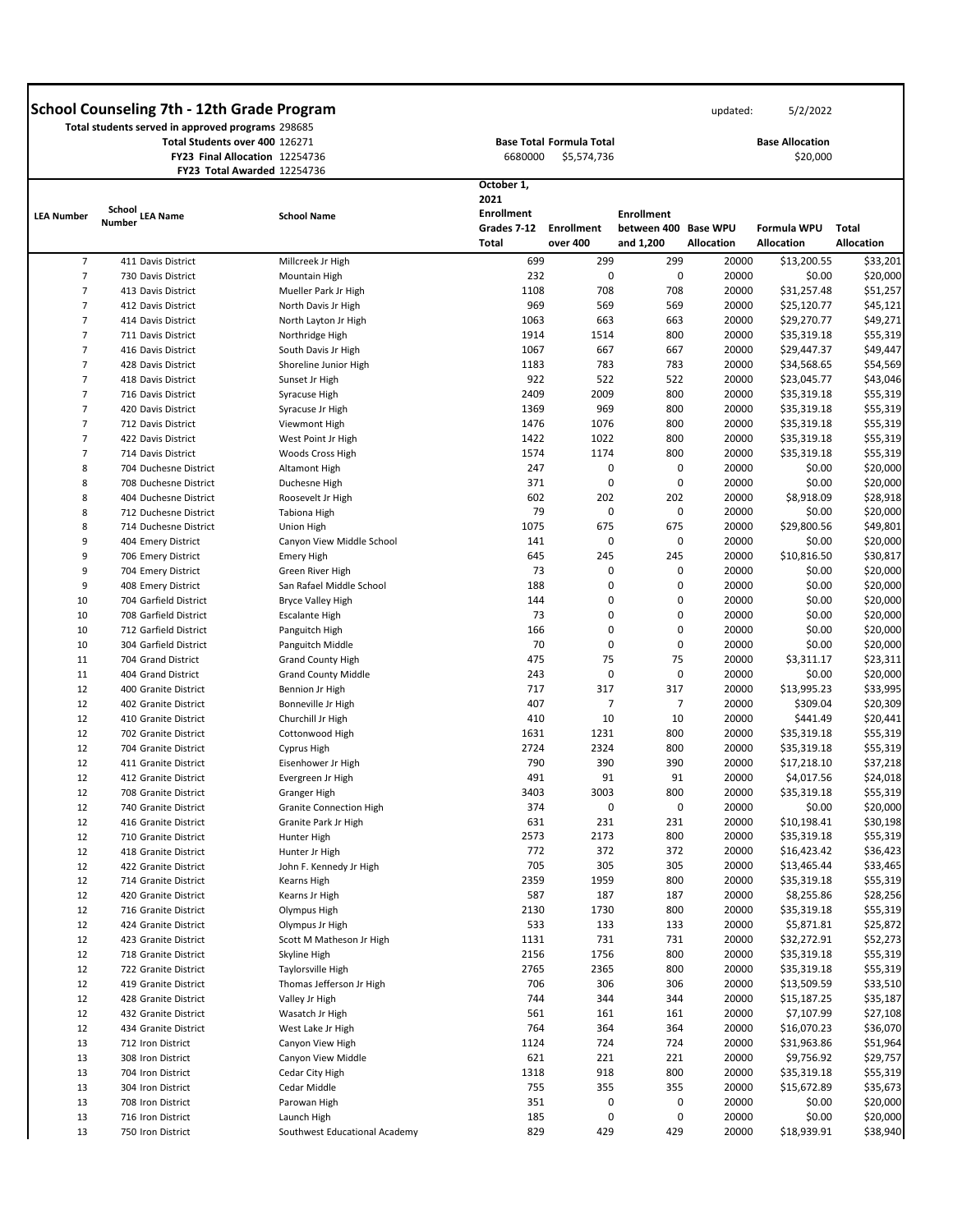|                   | Total students served in approved programs 298685 |                                |                    |                                 |                      |                   |                        |                   |
|-------------------|---------------------------------------------------|--------------------------------|--------------------|---------------------------------|----------------------|-------------------|------------------------|-------------------|
|                   | Total Students over 400 126271                    |                                |                    | <b>Base Total Formula Total</b> |                      |                   | <b>Base Allocation</b> |                   |
|                   |                                                   | FY23 Final Allocation 12254736 | 6680000            | \$5,574,736                     |                      |                   | \$20,000               |                   |
|                   |                                                   | FY23 Total Awarded 12254736    |                    |                                 |                      |                   |                        |                   |
|                   | School                                            |                                | October 1,<br>2021 |                                 |                      |                   |                        |                   |
| <b>LEA Number</b> | <b>LEA Name</b><br><b>Number</b>                  | <b>School Name</b>             | <b>Enrollment</b>  |                                 | <b>Enrollment</b>    |                   |                        |                   |
|                   |                                                   |                                | Grades 7-12        | <b>Enrollment</b>               | between 400 Base WPU |                   | Formula WPU            | <b>Total</b>      |
|                   |                                                   |                                | <b>Total</b>       | over 400                        | and 1,200            | <b>Allocation</b> | <b>Allocation</b>      | <b>Allocation</b> |
| 14                | 704 Jordan District                               | <b>Bingham High</b>            | 2457               | 2057                            | 800                  | 20000             | \$35,319.18            | \$55,319          |
| 14                | 703 Jordan District                               | Copper Hills High              | 2866               | 2466                            | 800                  | 20000             | \$35,319.18            | \$55,319          |
| 14                | 419 Jordan District                               | Copper Mountain Middle         | 1093               | 693                             | 693                  | 20000             | \$30,595.24            | \$50,595          |
| 14                | 413 Jordan District                               | Elk Ridge Middle               | 1098               | 698                             | 698                  | 20000             | \$30,815.99            | \$50,816          |
| 14                | 417 Jordan District                               | Fort Herriman Middle           | 1323               | 923                             | 800                  | 20000             | \$35,319.18            | \$55,319          |
| 14                | 707 Jordan District                               | Herriman High                  | 2071               | 1671                            | 800                  | 20000             | \$35,319.18            | \$55,319          |
| 14                | 421 Jordan District                               | Hidden Valley Middle           | 844                | 444                             | 444                  | 20000             | \$19,602.15            | \$39,602          |
| 14                | 406 Jordan District                               | Joel P. Jensen Middle          | 821                | 421                             | 421                  | 20000             | \$18,586.72            | \$38,587          |
| 14                | 490 Jordan District                               | Kelsey Peak Virtual Middle     | 163                | 0                               | 0                    | 20000             | \$0                    | \$20,000          |
| 14                | 304 Jordan District                               | Kings Peak High                | 262                | 0                               | 0                    | 20000             | \$0                    | \$20,000          |
| 14                | 422 Jordan District                               | Mountain Creek Middle School   | 1212               | 812                             | 800                  | 20000             | \$35,319.18            | \$55,319          |
| 14                | 715 Jordan District                               | Mountain Ridge High            | 2315               | 1915                            | 800                  | 20000             | \$35,319.18            | \$55,319          |
| 14                | 409 Jordan District                               | Oquirrh Hills Middle           | 1332               | 932                             | 800                  | 20000             | \$35,319.18            | \$55,319          |
| 14                | 710 Jordan District                               | <b>Riverton High</b>           | 2257               | 1857                            | 800                  | 20000             | \$35,319.18            | \$55,319          |
| 14                | 415 Jordan District                               | South Hills Middle             | 978                | 578                             | 578                  | 20000             | \$25,518.11            | \$45,518          |
| 14                | 411 Jordan District                               | South Jordan Middle            | 1312               | 912                             | 800                  | 20000             | \$35,319.18            | \$55,319          |
| 14                | 416 Jordan District                               | Sunset Ridge Middle            | 1522               | 1122                            | 800                  | 20000             | \$35,319.18            | \$55,319          |
| 14                | 716 Jordan District                               | Valley High School             | 340                | 0                               | 0                    | 20000             | \$0.00                 | \$20,000          |
| 14                | 414 Jordan District                               | West Hills Middle              | 1280               | 880                             | 800                  | 20000             | \$35,319.18            | \$55,319          |
| 14                | 718 Jordan District                               | West Jordan High               | 1827               | 1427                            | 800                  | 20000             | \$35,319.18            | \$55,319          |
| 14                | 412 Jordan District                               | West Jordan Middle             | 1101               | 701                             | 701                  | 20000             | \$30,948.44            | \$50,948          |
| 15                | 704 Juab District                                 | Juab High                      | 852                | 452                             | 452                  | 20000             | \$19,955.34            | \$39,955          |
| 15                | 304 Juab District                                 | Juab Jr High                   | 454                | 54                              | 54                   | 20000             | \$2,384.04             | \$22,384          |
| 16                | 704 Kane District                                 | Kanab High                     | 311                | 0                               | 0                    | 20000             | \$0.00                 | \$20,000          |
| 16                | 310 Kane District                                 | Kanab Middle                   | 164                | 0                               | 0                    | 20000             | \$0.00                 | \$20,000          |
| 16                | 708 Kane District                                 | Valley High                    | 146                | 0                               | 0                    | 20000             | \$0.00                 | \$20,000          |
| 17                | 704 Millard District                              | Delta High                     | 536                | 136                             | 136                  | 20000             | \$6,004.26             | \$26,004          |
| 17                | 311 Millard District                              | Delta Middle                   | 313                | 0                               | 0                    | 20000             | \$0.00                 | \$20,000          |
| 17                | 712 Millard District                              | Eskdale High                   | 10                 | 0                               | 0                    | 20000             | \$0.00                 | \$20,000          |
| 17                | 320 Millard District                              | Fillmore Middle                | 199                | 0                               | 0                    | 20000             | \$0.00                 | \$20,000          |
| 17                | 708 Millard District                              | Millard High                   | 413                | 13                              | 13                   | 20000             | \$573.94               | \$20,574          |
| 18                | 704 Morgan District                               | Morgan High                    | 1122               | 722                             | 722                  | 20000             | \$31,875.56            | \$51,876          |
| 18                | 305 Morgan District                               | Mountain Green Middle          | 286                | 0                               | 0                    | 20000             | \$0.00                 | \$20,000          |
| 18                | 304 Morgan District                               | Morgan Middle                  | 279                | 0                               | 0                    | 20000             | \$0.00                 | \$20,000          |
| 19                | 402 Nebo District                                 | Diamond Fork Middle            | 541                | 141                             | 141                  | 20000             | \$6,225.01             | \$26,225          |
| 19                | 720 Nebo District                                 | Landmark High                  | 471                | 71                              | 71                   | 20000             | \$3,134.58             | \$23,135          |
| 19                | 340 Nebo District                                 | Maple Grove Middle             | 531                | 131                             | 131                  | 20000             | \$5,783.52             | \$25,784          |
| 19                | 702 Nebo District                                 | Maple Mountain High            | 1659               | 1259                            | 800                  | 20000             | \$35,319.18            | \$55,319          |
| 19                | 404 Nebo District                                 | Mapleton Junior High           | 1200               | 800                             | 800                  | 20000             | \$35,319.18            | \$55,319          |
| 19                | 345 Nebo District                                 | Mt. Nebo Middle                | 552                | 152                             | 152                  | 20000             | \$6,710.65             | \$26,711          |
| 19                | 704 Nebo District                                 | Payson High                    | 1565               | 1165                            | 800                  | 20000             | \$35,319.18            | \$55,319          |
| 19                | 408 Nebo District                                 | Payson Jr High                 | 1187               | 787                             | 787                  | 20000             | \$34,745.25            | \$54,745          |
| 19                | 706 Nebo District                                 | Salem Hills High               | 1494               | 1094                            | 800                  | 20000             | \$35,319.18            | \$55,319          |
| 19                | 416 Nebo District                                 | Salem Junior High              | 1018               | 618                             | 618                  | 20000             | \$27,284.07            | \$47,284          |
| 19                | 708 Nebo District                                 | Spanish Fork High              | 1430               | 1030                            | 800                  | 20000             | \$35,319.18            | \$55,319          |
| 19                | 420 Nebo District                                 | Spanish Fork Jr High           | 1108               | 708                             | 708                  | 20000             | \$31,257.48            | \$51,257          |

| 19 | 360 Nebo District          | Spring Canyon Middle             | 586  | 186  | 186 | 20000 | \$8,211.71  | \$28,212 |
|----|----------------------------|----------------------------------|------|------|-----|-------|-------------|----------|
| 19 | 712 Nebo District          | Springville High                 | 1571 | 1171 | 800 | 20000 | \$35,319.18 | \$55,319 |
| 20 | 704 North Sanpete District | North Sanpete High               | 782  | 382  | 382 | 20000 | \$16,864.91 | \$36,865 |
| 20 | 404 North Sanpete District | North Sanpete Middle             | 426  | 26   | 26  | 20000 | \$1,147.87  | \$21,148 |
| 21 | 704 North Summit District  | North Summit High                | 330  | 0    | 0   | 20000 | \$0.00      | \$20,000 |
| 21 | 304 North Summit District  | North Summit Middle              | 174  | 0    | 0   | 20000 | \$0.00      | \$20,000 |
| 22 | 308 Park City District     | Ecker Hill Middle                | 393  | 0    | 0   | 20000 | \$0.00      | \$20,000 |
| 22 | 704 Park City District     | Park City High                   | 1245 | 845  | 800 | 20000 | \$35,319.18 | \$55,319 |
| 22 | 304 Park City District     | Treasure Mtn. Junior High School | 780  | 380  | 380 | 20000 | \$16,776.61 | \$36,777 |
| 23 | 708 Piute District         | Piute High                       | 163  | 0    | 0   | 20000 | \$0.00      | \$20,000 |
| 24 | 708 Rich District          | Rich High                        | 151  | 0    | 0   | 20000 | \$0.00      | \$20,000 |
| 24 | 304 Rich District          | Rich Middle School               | 84   | 0    | 0   | 20000 | \$0.00      | \$20,000 |
| 25 | 308 San Juan District      | Albert R. Lyman Middle           | 201  | 0    | 0   | 20000 | \$0.00      | \$20,000 |
| 25 | 704 San Juan District      | Monticello High                  | 235  |      |     | 20000 | \$0.00      | \$20,000 |

 $\overline{\phantom{a}}$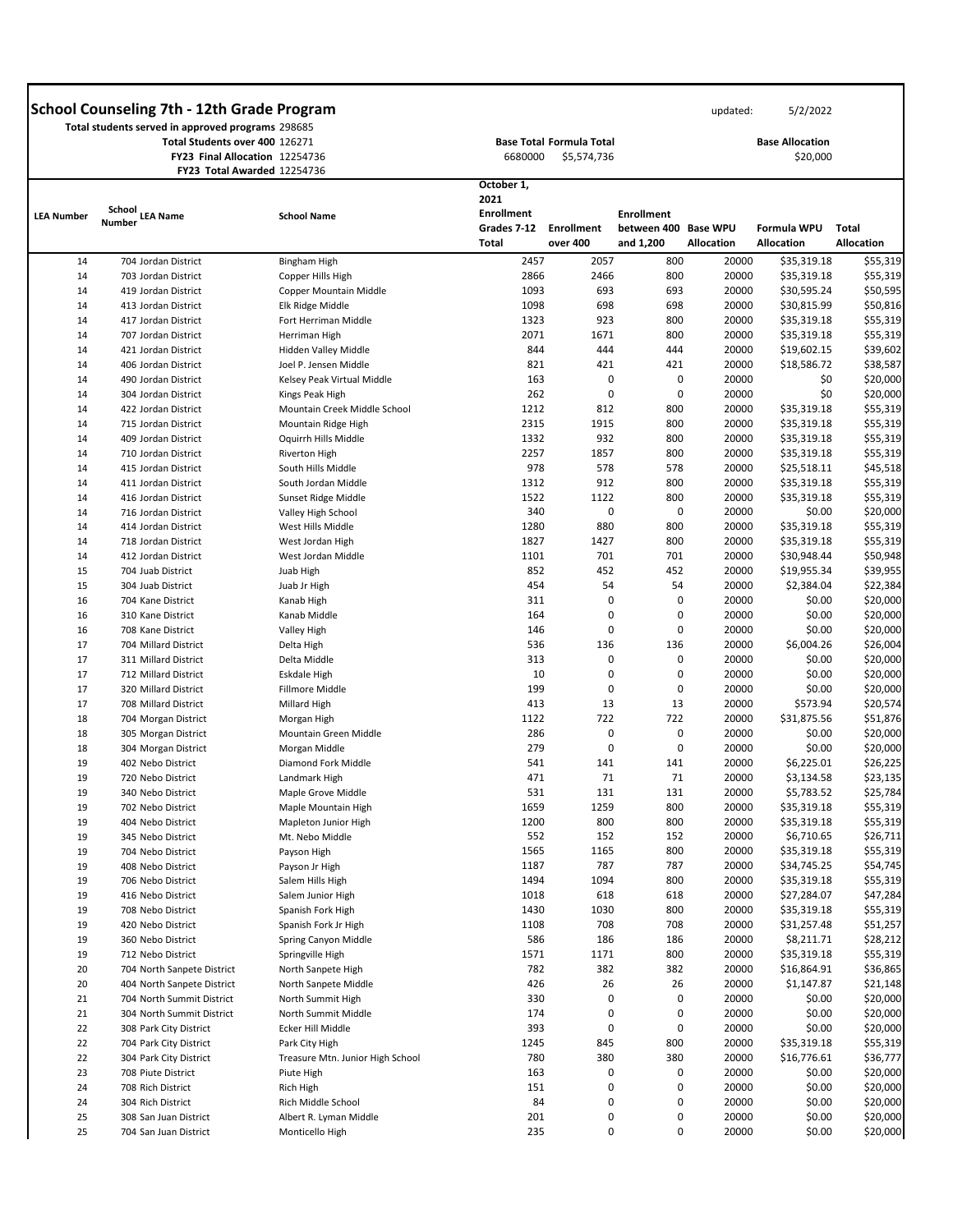**Total students served in approved programs** 298685 **Total Students over 400** 126271 **FY23 Final Allocation** 12254736

**FY23 Total Awarded** 12254736

 **Base Total Formula Total**  6680000 \$5,574,736

| 5/2/2022 |
|----------|
|          |

**Base Allocation** 

\$20,000

|                   | <b>FILD IULAI AWAIUCU 12204/30</b>                 |                                 | October 1,                  |                               |                                   |                   |                                  |                                   |
|-------------------|----------------------------------------------------|---------------------------------|-----------------------------|-------------------------------|-----------------------------------|-------------------|----------------------------------|-----------------------------------|
|                   | School                                             |                                 | 2021                        |                               |                                   |                   |                                  |                                   |
| <b>LEA Number</b> | <b>LEA Name</b><br><b>Number</b>                   | <b>School Name</b>              | <b>Enrollment</b>           |                               | <b>Enrollment</b>                 |                   |                                  |                                   |
|                   |                                                    |                                 | Grades 7-12<br><b>Total</b> | <b>Enrollment</b><br>over 400 | between 400 Base WPU<br>and 1,200 | <b>Allocation</b> | Formula WPU<br><b>Allocation</b> | <b>Total</b><br><b>Allocation</b> |
| 25                | 706 San Juan District                              | Monument Valley High            | 193                         | 0                             | 0                                 | 20000             | \$0.00                           | \$20,000                          |
| 25                | 712 San Juan District                              | Navajo Mountain High            | 32                          | 0                             | 0                                 | 20000             | \$0.00                           | \$20,000                          |
| 25                | 708 San Juan District                              | San Juan High                   | 432                         | 32                            | 32                                | 20000             | \$1,412.77                       | \$21,413                          |
| 25                | 710 San Juan District                              | Whitehorse High                 | 283                         | 0                             | 0                                 | 20000             | \$0.00                           | \$20,000                          |
| 26                | 716 Sevier District                                | Cedar Ridge High                | 53                          | $\mathbf 0$                   | 0                                 | 20000             | \$0.00                           | \$20,000                          |
| 26                | 704 Sevier District                                | North Sevier High               | 294                         | 0                             | 0                                 | 20000             | \$0.00                           | \$20,000                          |
| 26                | 310 Sevier District                                | North Sevier Middle             | 152                         | 0                             | 0                                 | 20000             | \$0.00                           | \$20,000                          |
| 26                | 330 Sevier District                                | Red Hills Middle                | 351                         | 0                             | 0                                 | 20000             | \$0.00                           | \$20,000                          |
| 26                | 708 Sevier District                                | Richfield High                  | 725                         | 325                           | 325                               | 20000             | \$14,348.42                      | \$34,348                          |
| 26                | 712 Sevier District                                | South Sevier High               | 404                         | 4                             | 4                                 | 20000             | \$176.60                         | \$20,177                          |
| 26                | 320 Sevier District                                | South Sevier Middle             | 219                         | 0                             | 0                                 | 20000             | \$0.00                           | \$20,000                          |
| 27                | 304 South Sanpete District                         | Ephraim Middle                  | 332                         | 0                             | 0                                 | 20000             | \$0.00                           | \$20,000                          |
| 27                | 704 South Sanpete District                         | <b>Gunnison Valley High</b>     | 346                         | 0                             | 0                                 | 20000             | \$0.00                           | \$20,000                          |
| 27                | 302 South Sanpete District                         | <b>Gunnison Valley Middle</b>   | 161                         | 0                             | 0                                 | 20000             | \$0.00                           | \$20,000                          |
| 27                | 708 South Sanpete District                         | Manti High                      | 718                         | 318                           | 318                               | 20000             | \$14,039.38                      | \$34,039                          |
| 28                | 705 South Summit District                          | Silver Summit Academy           | 88                          | $\mathbf 0$                   | 0                                 | 20000             | \$0.00                           | \$20,000                          |
| 28                | 704 South Summit District                          | South Summit High               | 501                         | 101                           | 101                               | 20000             | \$4,459.05                       | \$24,459                          |
| 28                | 304 South Summit District                          | South Summit Middle             | 264                         | 0                             | 0                                 | 20000             | \$0.00                           | \$20,000                          |
| 29                | 704 Tintic District                                | <b>Tintic High</b>              | 112                         | 0                             | 0                                 | 20000             | \$0.00                           | \$20,000                          |
| 29                | 708 Tintic District                                | West Desert High School         | 8                           | 0                             | 0                                 | 20000             | \$0.00                           | \$20,000                          |
| 30                | 740 Tooele District                                | <b>Blue Peak High</b>           | 121                         | 0                             | 0                                 | 20000             | \$0.00                           | \$20,000                          |
| 30                | 408 Tooele District                                | Clarke N. Johnsen Jr High       | 876                         | 476                           | 476                               | 20000             | \$21,014.92                      | \$41,015                          |
| 30                | 600 Tooele District                                | Dugway                          | 48                          | $\mathbf 0$                   | $\mathbf 0$                       | 20000             | \$0.00                           | \$20,000                          |
| 30                | 708 Tooele District                                | Grantsville High                | 1025                        | 625                           | 625                               | 20000             | \$27,593.11                      | \$47,593                          |
| 30                | 308 Tooele District                                | Grantsville Jr High             | 532                         | 132                           | 132                               | 20000             | \$5,827.67                       | \$25,828                          |
| 30                | 720 Tooele District                                | Stansbury High                  | 2074                        | 1674                          | 800                               | 20000             | \$35,319.18                      | \$55,319                          |
| 30                | 712 Tooele District                                | Tooele High                     | 1762                        | 1362                          | 800                               | 20000             | \$35,319.18                      | \$55,319                          |
| 30                | 404 Tooele District                                | Tooele Jr High                  | 819                         | 419                           | 419                               | 20000             | \$18,498.42                      | \$38,498                          |
| 30                | 714 Tooele District                                | Wendover High                   | 193                         | 0                             | 0                                 | 20000             | \$0.00                           | \$20,000                          |
| 31                | 750 Uintah District                                | Ashley Valley Educ. Ctr.        | 229                         | 0                             | 0                                 | 20000             | \$0.00                           | \$20,000                          |
| 31                | 115 Uintah District                                | Eagle View School               | 67                          | 0                             | 0                                 | 20000             | \$0.00                           | \$20,000                          |
| 31                | 704 Uintah District                                | Uintah High                     | 1809                        | 1409                          | 800                               | 20000             | \$35,319.18                      | \$55,319                          |
| 31                | 408 Uintah District                                | Uintah Middle School            | 500                         | 100                           | 100                               | 20000             | \$4,414.90                       | \$24,415                          |
| 31                | 310 Uintah District                                | Vernal Middle                   | 547                         | 147                           | 147                               | 20000             | \$6,489.90                       | \$26,490                          |
| 30                | 735 Tooele District                                | <b>Digital Education Center</b> | 3106                        | 2706                          | 800                               | 20000             | \$35,319                         | \$55,319                          |
| 32                | 310 Wasatch District                               | Rocky Mountain Middle           | 503                         | 103                           | 103                               | 20000             | \$4,547.35                       | \$24,547                          |
| 32                | 314 Wasatch District                               | Timpanogos Middle School        | 674                         | 274                           | 274                               | 20000             | \$12,096.82                      | \$32,097                          |
| 32                | 704 Wasatch District                               | Wasatch High                    | 2509                        | 2109                          | 800                               | 20000             | \$35,319.18                      | \$55,319                          |
| 33                | 405 Washington District                            | Crimson Cliffs Middle           | 983                         | 583                           | 583                               | 20000             | \$25,738.86                      | \$45,739                          |
| 33                | 703 Washington District                            | Desert Hills High               | 1086                        | 686                           | 686                               | 20000             | \$30,286.20                      | \$50,286                          |
| 33                | 403 Washington District                            | Desert Hills Middle             | 878                         | 478                           | 478                               | 20000             | \$21,103.21                      | \$41,103                          |
| 33                | 704 Washington District                            | Dixie High                      | 1247<br>896                 | 847<br>496                    | 800<br>496                        | 20000<br>20000    | \$35,319.18<br>\$21,897.89       | \$55,319<br>\$41,898              |
| 33<br>33          | 404 Washington District<br>712 Washington District | Dixie Middle<br>Enterprise High | 545                         | 145                           | 145                               | 20000             | \$6,401.60                       | \$26,402                          |
| 33                | 320 Washington District                            | Fossil Ridge Intermediate       | 360                         | 0                             | 0                                 | 20000             | \$0.00                           | \$20,000                          |
| 33                | 716 Washington District                            | Hurricane High                  | 1146                        | 746                           | 746                               | 20000             | \$32,935.14                      | \$52,935                          |
| 33                | 308 Washington District                            | Hurricane Intermediate          | 377                         | 0                             | 0                                 | 20000             | \$0.00                           | \$20,000                          |
| 33                | 408 Washington District                            | Hurricane Middle                | 836                         | 436                           | 436                               | 20000             | \$19,248.96                      | \$39,249                          |
| 33                | 325 Washington District                            | Lava Ridge Intermediate         | 423                         | 23                            | 23                                | 20000             | \$1,015.43                       | \$21,015                          |
| 33                | 718 Washington District                            | Millcreek High                  | 128                         | 0                             | $\pmb{0}$                         | 20000             | \$0.00                           | \$20,000                          |
| 33                | 720 Washington District                            | Pine View High                  | 1146                        | 746                           | 746                               | 20000             | \$32,935.14                      | \$52,935                          |
| 33                | 420 Washington District                            | Pine View Middle                | 827                         | 427                           | 427                               | 20000             | \$18,851.61                      | \$38,852                          |
| 33                | 725 Washington District                            | Snow Canyon High                | 1232                        | 832                           | 800                               | 20000             | \$35,319.18                      | \$55,319                          |
| 33                | 425 Washington District                            | Snow Canyon Middle              | 936                         | 536                           | 536                               | 20000             | \$23,663.85                      | \$43,664                          |
| 33                | 303 Washington District                            | Sunrise Ridge Intermediate      | 405                         | 5                             | 5                                 | 20000             | \$220.74                         | \$20,221                          |
| 33                | 304 Washington District                            | Tonaquint Intermediate          | 360                         | 0                             | 0                                 | 20000             | \$0.00                           | \$20,000                          |
| 33                | 302 Washington District                            | Washington Fields Intermediate  | 443                         | 43                            | 43                                | 20000             | \$1,898.41                       | \$21,898                          |
| 33                | 705 Washington District                            | Crimson Cliffs High             | 1246                        | 846                           | 800                               | 20000             | \$35,319.18                      | \$55,319                          |
| 33                | 518 Washington District                            | Water Canyon High               | 217                         | 0                             | 0                                 | 20000             | \$0.00                           | \$20,000                          |
| 34                | 704 Wayne District                                 | Wayne High                      | 136                         | 0                             | 0                                 | 20000             | \$0.00                           | \$20,000                          |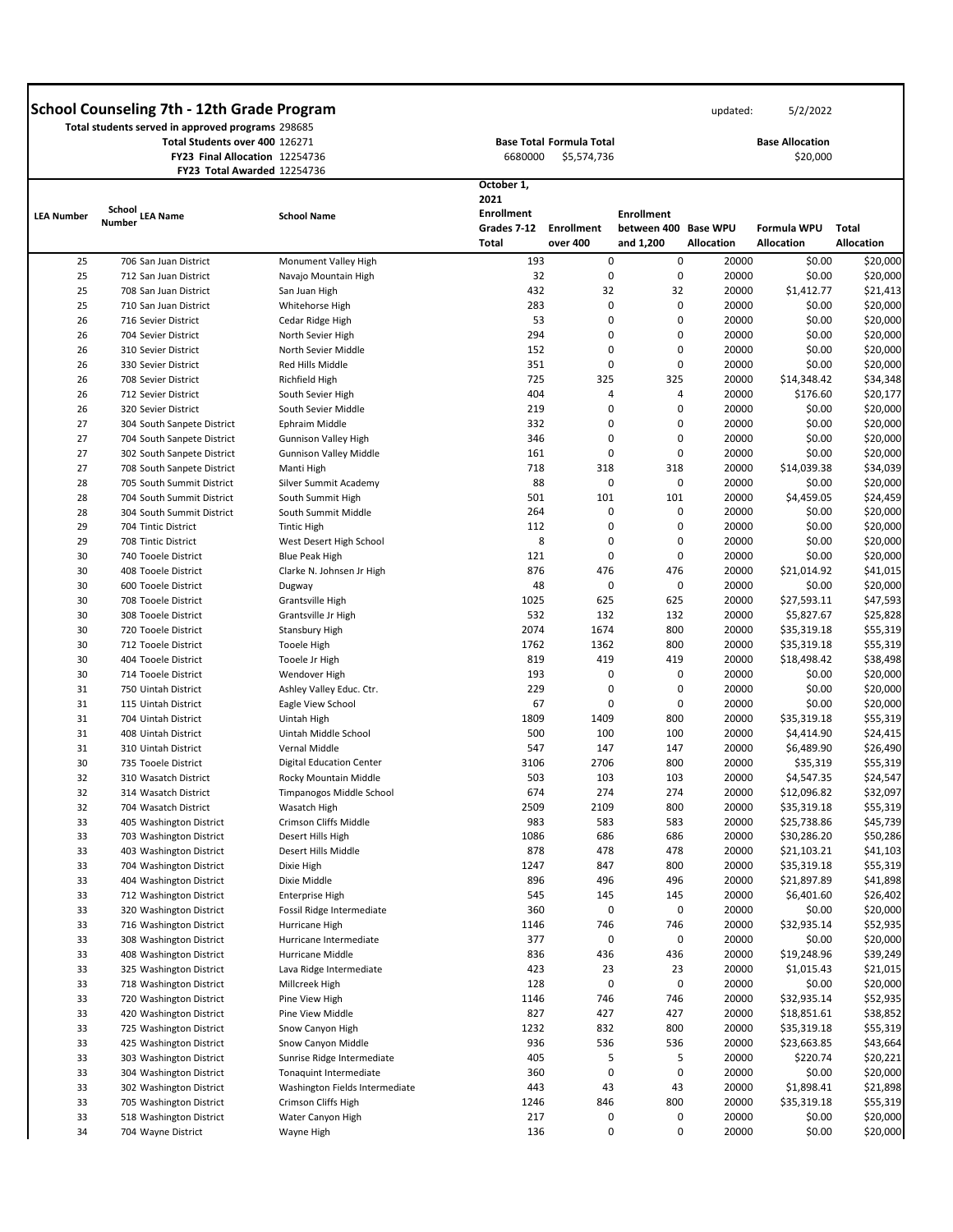**Total students served in approved programs** 298685 **Total Students over 400** 126271 **FY23 Final Allocation** 12254736

42 711 Canyons District Corner Canyon High

|         | <b>Base Total Formula Total</b> |
|---------|---------------------------------|
| 6680000 | \$5,574,736                     |

updated: 5/2/2022

**Base Allocation**  \$20,000

 **between 400 Base WPU FY23 Total Awarded** 12254736 **School LEA Number LEA Name School Name Number October 1, 2021 Enrollment Grades 7-12 Enrollment Total over 400 Enrollment and 1,200 Allocation Formula WPU Allocation Total Allocation**  34 302 Wayne District Wayne Middle 35 701 Weber District Bonneville High 35 706 Weber District Fremont High 35 402 Weber District North Ogden Jr High 35 405 Weber District Orion Jr High 35 403 Weber District Rocky Mountain Jr High 35 708 Weber District Roy High 35 404 Weber District Roy Jr High 35 406 Weber District Sand Ridge Jr High 35 412 Weber District Snowcrest Jr High 35 408 Weber District South Ogden Jr High 35 410 Weber District T.H. Bell Jr High 35 730 Weber District Two Rivers High 35 416 Weber District Wahlquist Jr High 35 704 Weber District Weber High 36 408 Salt Lake District Clayton Middle 36 704 Salt Lake District East High 36 412 Salt Lake District Glendale Middle 36 708 Salt Lake District **Highland High** 36 416 Salt Lake District Hillside Middle 36 750 Salt Lake District Horizonte Instruction & Training Center 36 224 Salt Lake District Nibley Park School 36 440 Salt Lake District Northwest Middle 36 404 Salt Lake District Salt Lake Center for Science Education Bryant 36 716 Salt Lake District West High 37 703 Ogden City District Ben Lomond High 37 729 Ogden City District George Washington High 37 409 Ogden City District Highland Junior High 37 411 Ogden City District Mound Fort Junior High 37 415 Ogden City District Mount Ogden Junior High 37 707 Ogden City District Cambre Ogden High 38 404 Provo District Centennial Middle 38 408 Provo District Dixon Middle 38 730 Provo District The Independence High 38 704 Provo District Provo High 38 712 Provo District Timpview High 39 704 Logan City District Logan High 39 404 Logan City District Mount Logan Middle 40 404 Murray District Hillcrest Jr High 40 704 Murray District Murray High 40 412 Murray District Riverview Jr High 42 401 Canyons District Albion Middle 42 702 Canyons District Alta High 42 705 Canyons District Brighton High 42 402 Canyons District Butler Middle 58 0 1370 970 2109 1709 948 548 1116 716 1139 739 1812 1412 1024 624 925 525 292 0 878 478 674 274 202 0 1233 833 2078 1678 653 253 1902 1502 546 146 1913 1513 568 168 348 0 58 0 648 248 417 17 2687 2287 1153 753 211 0 812 412 635 235 913 513 1201 801 1133 733 922 522 253 0 1969 1569 2390 1990 1517 1117 800 400 817 417 1417 1017 630 230 648 248 2281 1881 2236 1836 590 190 0 800 800 548 716 739 800 624 525 0 478 274 0 800 800 253 800 146 800 168 0 0 248 17 800 753 0 412 235 513 800 733 522 0 800 800 800 400 417 800 230 248 800 800 190 20000 20000 20000 20000 20000 20000 20000 20000 20000 20000 20000 20000 20000 20000 20000 20000 20000 20000 20000 20000 20000 20000 20000 20000 20000 20000 20000 20000 20000 20000 20000 20000 20000 20000 20000 20000 20000 20000 20000 20000 20000 20000 20000 20000 20000 \$0.00 \$35,319.18 \$35,319.18 \$24,193.64 \$31,610.67 \$32,626.10 \$35,319.18 \$27,548.96 \$23,178.22 \$0.00 \$21,103.21 \$12,096.82 \$0.00 \$35,319.18 \$35,319.18 \$11,169.69 \$35,319.18 \$6,445.75 \$35,319.18 \$7,417.03 \$0.00 \$0 \$10,948.95 \$750.53 \$35,319.18 \$33,244.18 \$0.00 \$18,189.38 \$10,375.01 \$22,648.43 \$35,319.18 \$32,361.20 \$23,045.77 \$0.00 \$35,319.18 \$35,319.18 \$35,319.18 \$17,659.59 \$18,410.13 \$35,319.18 \$10,154.27 \$10,948.95 \$35,319.18 \$35,319.18 \$8,388.31 \$20,000 \$55,319 \$55,319 \$44,194 \$51,611 \$52,626 \$55,319 \$47,549 \$43,178 \$20,000 \$41,103 \$32,097 \$20,000 \$55,319 \$55,319 \$31,170 \$55,319 \$26,446 \$55,319 \$27,417 \$20,000 \$20,000 \$30,949 \$20,751 \$55,319 \$53,244 \$20,000 \$38,189 \$30,375 \$42,648 \$55,319 \$52,361 \$43,046 \$20,000 \$55,319 \$55,319 \$55,319 \$37,660 \$38,410 \$55,319 \$30,154 \$30,949 \$55,319 \$55,319 \$28,388

2394 1994

800

| 42 | 750 Canyons District              | Diamond Ridge High School                                                | 92   | 0    | 0   | 20000 | \$0.00      | \$20,000 |
|----|-----------------------------------|--------------------------------------------------------------------------|------|------|-----|-------|-------------|----------|
| 42 | 407 Canyons District              | Draper Park Middle                                                       | 1064 | 664  | 664 | 20000 | \$29,314.92 | \$49,315 |
| 42 | 403 Canyons District              | Eastmont Middle                                                          | 454  | 54   | 54  | 20000 | \$2,384.04  | \$22,384 |
| 42 | 706 Canyons District              | Hillcrest High                                                           | 2187 | 1787 | 800 | 20000 | \$35,319.18 | \$55,319 |
| 42 | 405 Canyons District              | Indian Hills Middle                                                      | 756  | 356  | 356 | 20000 | \$15,717.04 | \$35,717 |
| 42 | 708 Canyons District              | Jordan High                                                              | 1887 | 1487 | 800 | 20000 | \$35,319.18 | \$55,319 |
| 42 | 404 Canyons District              | Midvale Middle                                                           | 638  | 238  | 238 | 20000 | \$10,507.46 | \$30,507 |
| 42 | 408 Canyons District              | Mt. Jordan Middle                                                        | 571  | 171  | 171 | 20000 | \$7,549.48  | \$27,549 |
| 42 | 410 Canyons District              | Union Middle                                                             | 566  | 166  | 166 | 20000 | \$7,328.73  | \$27,329 |
| 81 | 300 Walden School of Liberal Arts | Walden School of Liberal Arts                                            | 197  | 0    | 0   | 20000 | \$0.00      | \$20,000 |
| 83 |                                   | 700 Academy for Math Engineering {Academy for Math Engineering & Science | 472  | 72   | 72  | 20000 | \$3,178.73  | \$23,179 |
| 87 | 700 City Academy                  | City Academy                                                             | 110  | 0    | 0   | 20000 | \$0.00      | \$20,000 |
| 90 | 700 Utah Arts Academy             | Utah Arts Academy                                                        | 281  | 0    | 0   | 20000 | \$0.00      | \$20,000 |
| 94 | 100 Thomas Edison                 | Thomas Edison - North                                                    | 113  |      | 0   | 20000 | \$0.00      | \$20,000 |

20000

\$35,319.18

\$55,319